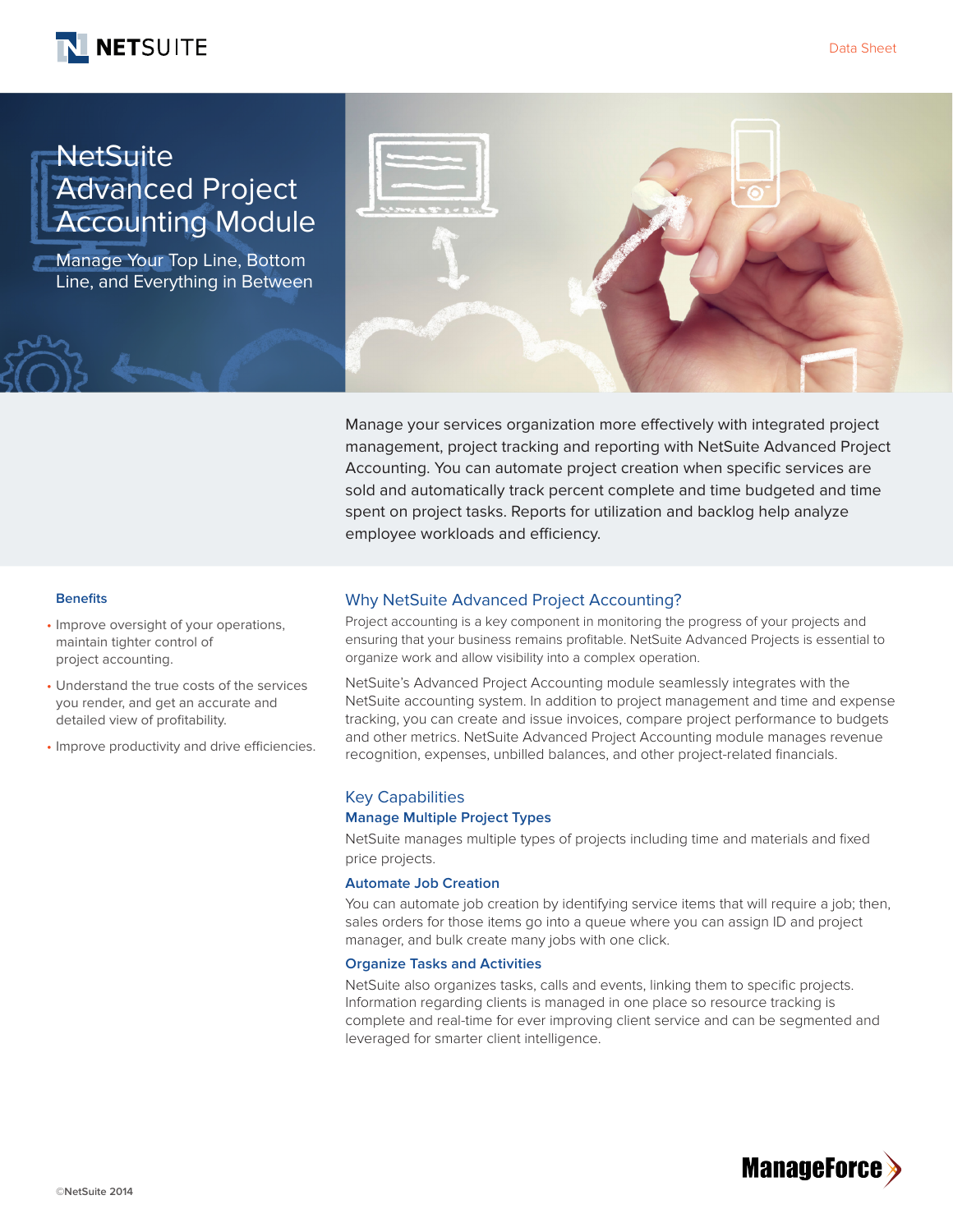

**View Key Performance Indicators at a glance using Project Dashboard.**



#### **Advanced Projects:**

- Managing Multiple Project Types
- Automated Job Creation
- Task Management
- Project Tasks
- Project Dashboard
- Project Center
- Project Based Milestones
- Project Templates
- Project P&L Tab
- Gantt Chart
- Estimating Labor & Revenue
- Timesheets
- Mobile Time and Expense
- Projects Tied To Customers
- Project Billing
- Payroll Expense Allocation
- Budget and Actuals
- Project Tracking Reports

#### **Project Tasks**

You can create project tasks with multiple predecessors and finish-to-start (FS), start-to-start (SS), finish-to-finish (FF) and start-to-finish (SF) relationships. In addition, project tasks can be created with lag time between tasks and a Finish No Later Than (FNLT) constraint.

#### **Project Dashboard**

The Project Dashboard gives project managers a visual, graphical analysis of the status of specific projects. Project managers can see important key performance indicators (KPIs) at a glance such as which projects are on time, under budget and destined for success. For projects that are behind, you can use the dashboard to quickly drill down and identify the root cause. As team members enter information, the dashboard updates automatically to provide you with an up-to-date view of the current health of your projects, while it's happening.

## **Project Center**

With Advanced Projects, you can assign project resources a standard consultant role with access to the Project Center. It provides a convenient way for consultants and project managers to view summary information about their projects and quickly enter transactions against those projects.

## **Project-Based Milestones**

Project milestones are critical points that you monitor throughout the life cycle of a project. Milestones highlight important interim events, such as the completion of a phase, a delivery of materials and a payment for work performed. These milestones are useful, for example, in setting dates for billing and completeness of work.

## **Project Templates**

Project Templates are reusable templates that provide robust starting points for your projects, saving time and simplifying projects from beginning to end.

# **Project P&L Tab**

With the Project P&L Tab, you can now track the progress and monitor costs associated with each project, keeping you on top of financial performance.

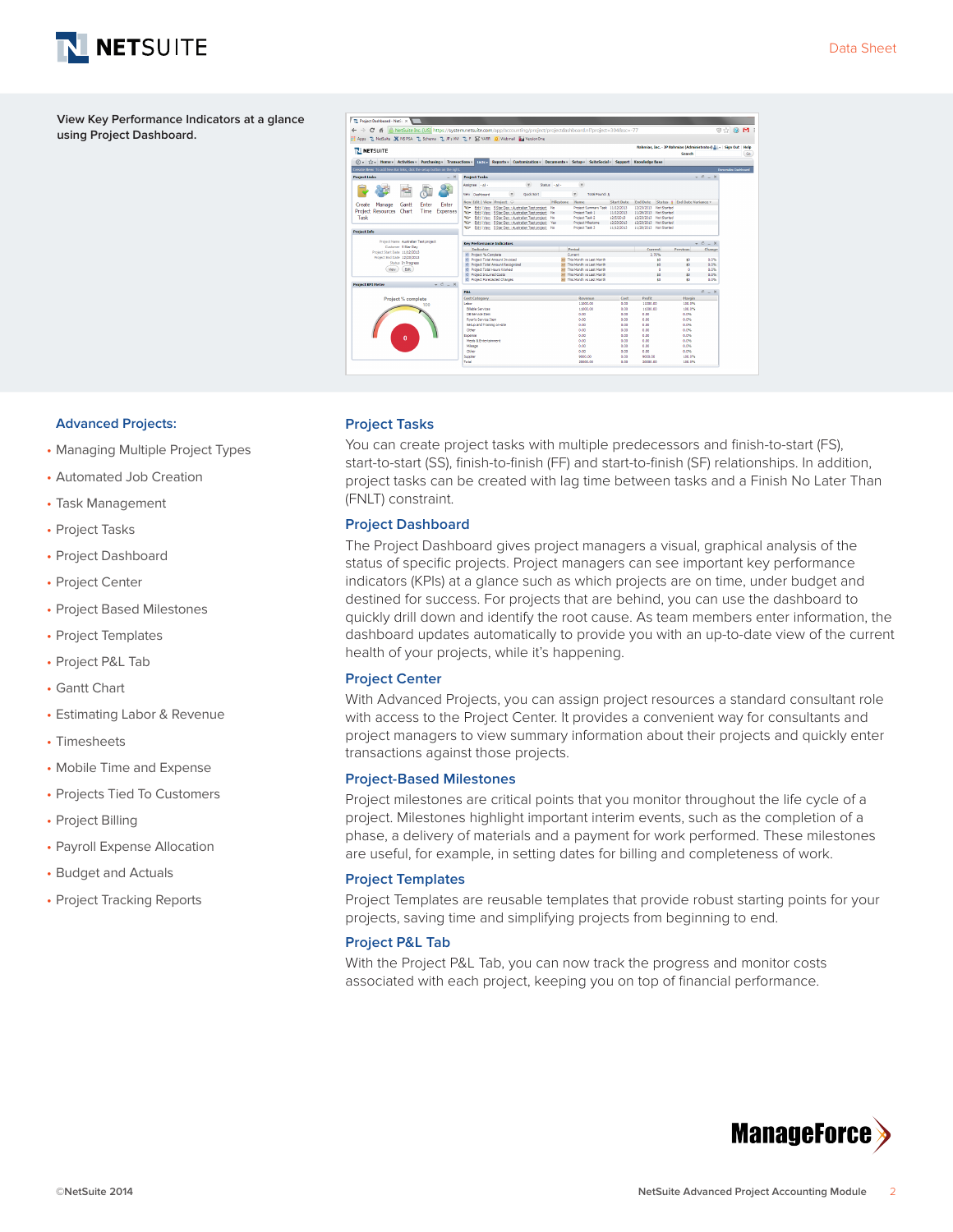

**Get better visibility and better project monitoring capabilities with fully redone Gantt Chart.**



#### **Gantt Chart**

An improved Gantt chart provides better visibility into project schedules. It is a useful tool for planning and scheduling projects, monitoring a project's progress and illustrating start and finish dates including summary elements of a project.

## **Estimate Labor & Revenue**

NetSuite estimates labor cost and revenue for jobs based on the number of hours entered times the loaded cost rate for each employee and anticipated billing amounts from the sales order linked to the job.

#### **Timesheets**

Timesheets allow you to enter and submit weekly timesheets, saving you time and effort. And with the timesheet record available to you in the SuiteCloud platform, you can customize your timesheet approval processes to suit your unique business needs.

## **Mobile Time and Expense**

You can also use your iPhone to create and submit time and expense reports after completing a job, directly upload images of receipts, view time entries on a timesheet/week basis, and more.

## **Tie Projects to Customers and Bill Directly**

Create project jobs and link them to specific customers, even create sub-jobs. When you create project tasks, and enter time against them, percent complete is automatically calculated and rolled up to the job level. Keep track of original and current estimated time to complete each task. Billing time back to customers enables you to enter time spent on a job for customers, and then bill the cost to them.

## **Project Billing**

You can bill projects based on completing project work, achieving project milestones, or according to a schedule of dates. The billing schedule type specified on the project determines the type of project: Time and Materials Billing, Fixed Bid Interval/Milestone Billing Schedules and Charge-Based Project Billing. Also, billing forecasts can be generated based on the effort planned to be expended across the planned project billing interval to determine when you expect customers to be billed.